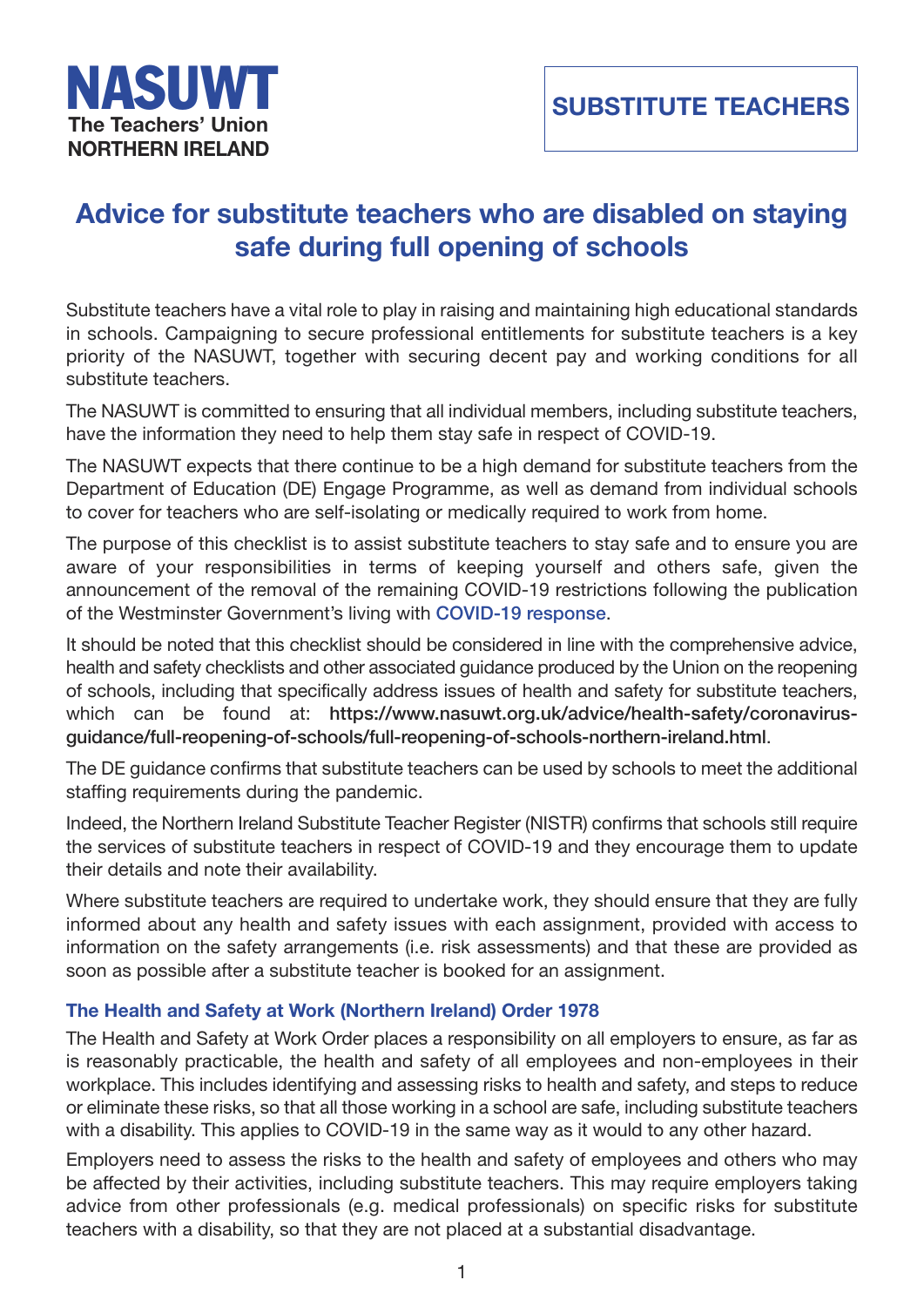Assessments may be needed at different levels. At the **generic level**, they should examine what reasonable steps can be taken to minimise health and safety risk generally, while avoiding disability discrimination. An **individual risk assessment** will relate specifically to the member of staff, including a substitute teacher with a disability.

However, it should be recognised that having a disability does not necessarily mean that someone has an increased risk of contracting the COVID-19 virus or having a serious illness. Indeed, it will depend very much on the nature of the disability as to whether or not a COVID-19-specific individual risk assessment is required. A COVID-19-specific individual risk assessment would therefore only be necessary if the disability puts the individual at increased risk.

Where there are specific health and safety risks, including to substitute teachers with a disability, these should be treated on a case-by-case basis.

Details of any adjustments made for your disability access needs (if appropriate) should be agreed in advance of your first day of work.

The Union believes it is therefore wholly appropriate to liaise with a contact person to ensure that they can talk you through and familiarise you with the arrangements they have in place in the school for substitute teachers.

## **The role of the 'competent person'**

A 'competent person' should be someone in the school or college who has sufficient training and experience or knowledge to assist in the process properly.

The level of competence required will depend on the complexity of the situation, but there is an expectation that the 'competent person' is able to offer the specific advice and guidance required.

This can include the employer or someone within the school or college. If this is the case, you should enquire as to their experience and expertise so you can be satisfied that any and all concerns you have regarding your situation can be addressed accordingly.

### **Your duties as a substitute teacher**

Whilst the employer has responsibilities in regards to your health and safety, you have a duty to take reasonable care for your own health and safety and that of other people who may be affected by your actions at work, particularly in regards to COVID-19.

You must co-operate with your employer by providing them with any information which may necessitate the provision of a risk assessment before you undertake an assignment with a school.

For example, if there is a concern over your situation which makes it difficult for you to undertake an assignment in a school, or which should be disclosed to a school prior to an assignment, then you should disclose this as soon as possible.

Once disclosed to the agency, it has a statutory obligation to consider any measures necessary to enable you to undertake each assignment safely. If you are subsequently denied access to work after disclosing a disability, this may be unlawful, and members are strongly encouraged to contact the NASUWT immediately for advice.

An **individual risk assessment** will relate specifically to the member of staff, including a substitute teacher with a disability.

### **Disability Discrimination Act 1995**

The provisions under the Disability Discrimination Act 1995 (DDA) and subsequent secondary legislation passed either at Westminster or by the Northern Ireland Assembly apply to substitute teachers in the same way as any other employee.

The DDA bans disability discrimination by employers against disabled job seekers and employees. It imposes a duty on employers and service providers to make reasonable